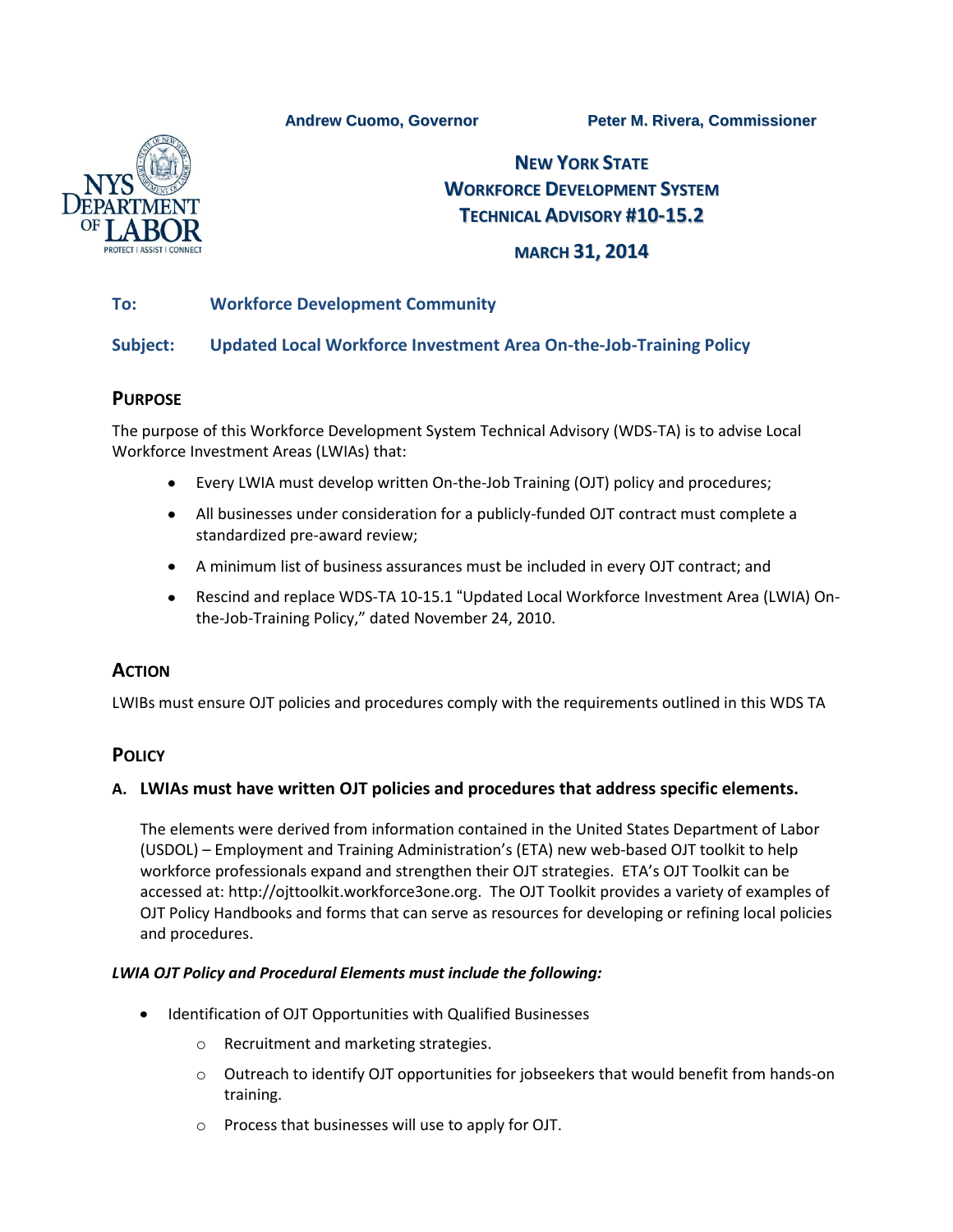- $\circ$  Criteria that will be applied prior to moving forward with the OJT contract see section on required "Pre-Award Review" process.
- o Guidelines on what constitutes a "pattern of failing to provide OJT participants with continued long-term employment with wages, benefits, and working conditions that are equal to those provided to regular employees who have worked a similar length of time and are doing the same type of work." [WIA Final Rules § 663.700(b)].
- $\circ$  Criteria that will be used to determine suitability of employment opportunity for OJT.
- o Development of job description and training outline.
- o How jobseekers will be referred to the business.
- Identification and Assessment of Training Candidates
	- o Recruitment and marketing strategies.
	- o Search strategies to identify candidates for known OJT opportunities.
	- o How need for OJT training will be determined.
	- o How skill gaps will be determined.
	- o Criteria for handling candidates who were previously employed by the business.
	- o Criteria for handling currently employed workers.
	- o How training plan will be developed.
- Reimbursement Policies (options vary with funding source)
	- o Dollar amount limits available per individual and/or per business.
	- o Duration limits on OJT.
	- o Reimbursement rates that will be used.
	- $\circ$  Whether the LWIA will cover the participant for the cost of items such as uniforms, work-related tools, equipment, licensing fees, training-related books or additional coursework related to the training occupation.
- Composition of Local OJT Contract Package

The minimum elements for an OJT contract are as follows:

- o Applicant Name, Address, Telephone number and FEIN.
- o Trainee name.
- o Trainee job title and wage.
- o Supervisor name and title.
- o Job description.
- o Training plan that specifies:
	- Skills and competencies to be learned;
	- Successful completion of training, such as minimum number of hours to be completed, business evaluation, and/or minimum mastery of skill; and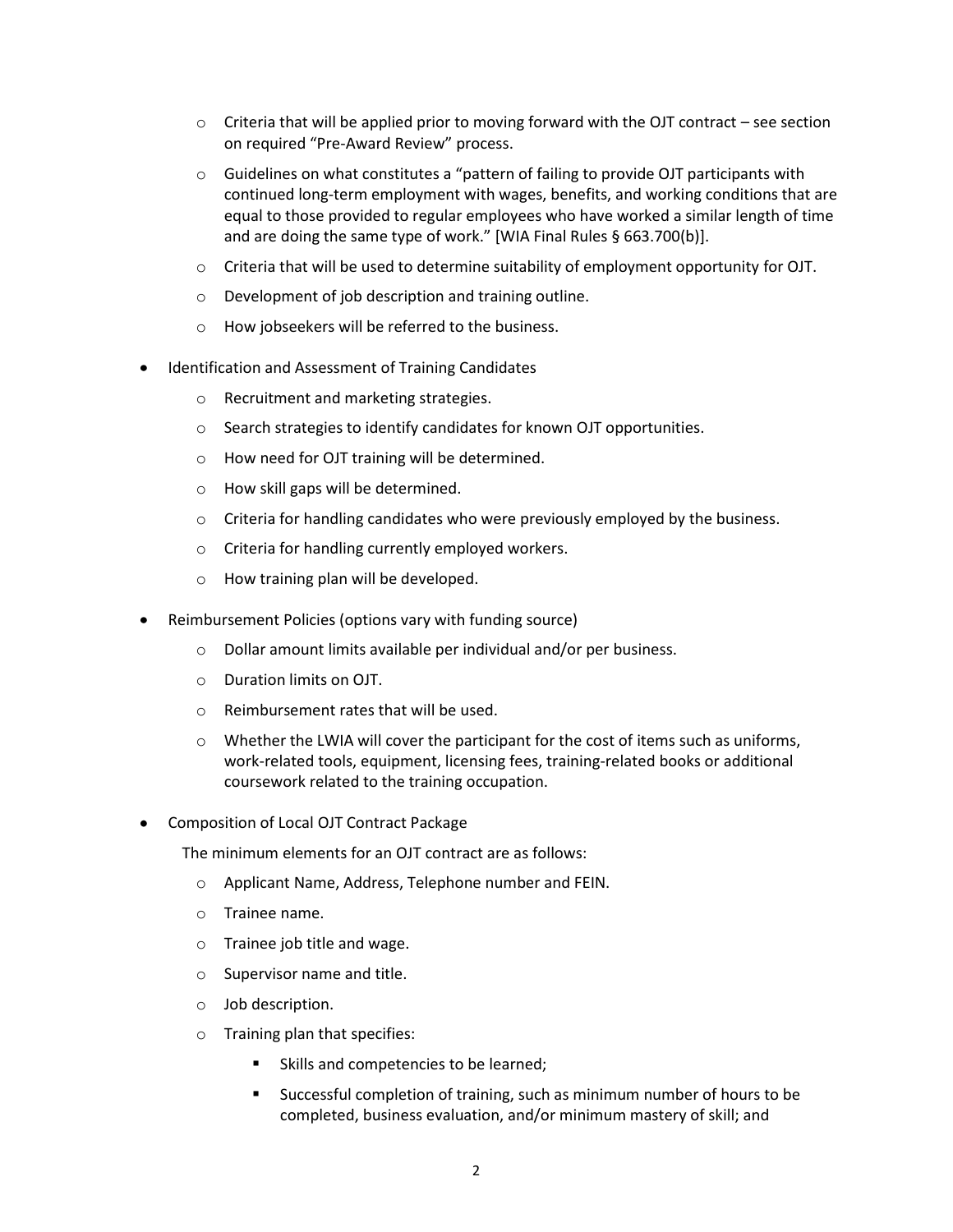- Start and end dates, and hours of training to be provided.
- o Agreement on maximum allowable costs of training, reimbursement percentage and reimbursement schedule.
- o Collective bargaining unit compliance, if appropriate.
- o Assurances see section C on required business assurances.
- Contract Administration
	- o Vouchering process.
	- o Contract modifications, extensions, and terminations.
- OJT Monitoring
	- o LWIBs must ensure all OJT contracts are monitored **on-site** at least once to ensure compliance with contract terms and to help resolve any issues, ideally around the midpoint of the training period. LWIBs may designate program staff responsible for the OJT contract to conduct this monitoring. Monitoring should verify that the participant is receiving the agreed upon training, and is not required to engage in prohibited activities. The participant's attendance record should be reviewed to ensure they are fully engaged in the training. Business records should be reviewed to assure that the participant is receiving proper wages, tax withholdings and workers' compensation. Any compliance issues requiring corrective action must comply with local monitoring policies and procedures. The participant's progress should be noted in the comments section of OSOS. Businesses should also be monitored to determine whether there is a pattern of failure to retain OJT trainees.

#### **B. LWIAs must implement and use the following Pre-Award Review process and procedures.**

#### *Pre-Award Review*

#### *Business Information That Must Be Collected*

- Pre-award review forms must capture the information contained in the attached sample application (*Attachment A –Pre-Award Review Business Application*). The Pre-Award Review document may be incorporated into the final OJT contract by reference. Note that job opportunities considered for OJT reimbursement must be located in New York State.
- **Businesses must complete the Responsibility Questionnaire presented in** *Attachment B.* **Please** note that it has been determined by the New York State Department of Labor (NYSDOL) that the Responsibility Questionnaire must now be used for all OJT contracts under WIA. If an organization has submitted a Responsibility Questionnaire within the last 12 calendar months, all that is needed is an attestation that the information presented in the form remains true, accurate and complete. An attestation form for this purpose is presented in *Attachment C*.

LWIAs must confirm that the applicant business is a responsible training provider (bidder) for an OJT candidate by checking:

*Responses to Responsibility Questionnaire*. LWIBs should determine the process that will be used to deal with any "yes" responses to the questionnaire.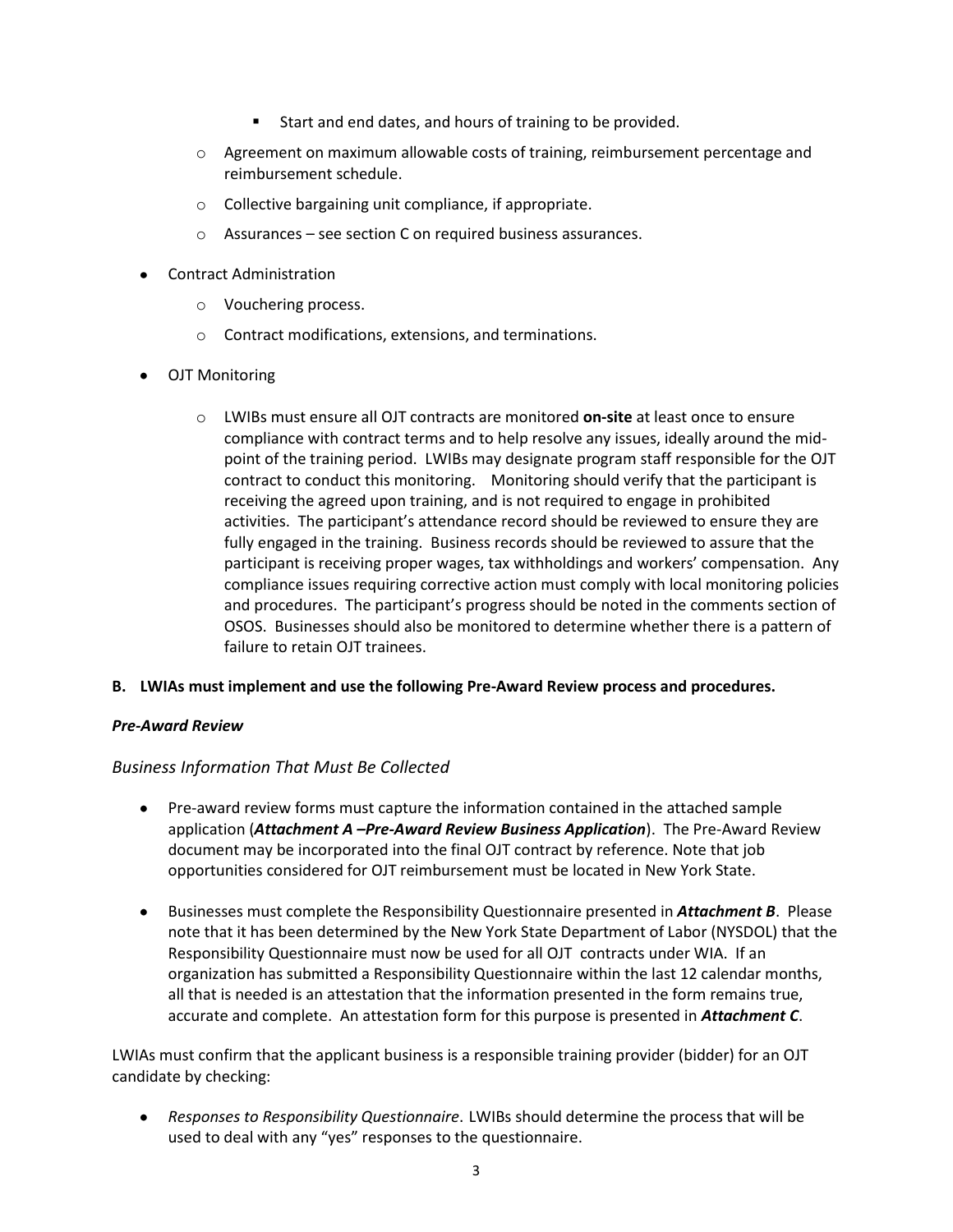- *Registration with the New York Department of State's Division of Corporations*. This search can be conducted on-line at: [http://www.dos.state.ny.us/corps/bus\\_entity\\_search.html.](http://www.dos.state.ny.us/corps/bus_entity_search.html)
- Federal OSHA records. These records are found on-line at: <http://www.osha.gov/pls/imis/establishment.html>. Search under New York State only.
- NYSDOL records. Requests for evaluation of this information should be made to: [OJTDueDiligence@labor.ny.gov](mailto:OJTDueDiligence@labor.ny.gov) using the OJT Due Diligence Request form presented in *Attachment D*. The subject line should read "Local Area OJT Due Diligence Request – [Business Name]. The appropriate Regional Business Services Representative (BSR) should be listed in the cc line of the requesting email. Upon receipt of the request, NYSDOL will send a confirmation email to the requesting local area.

It is strongly recommended that the request be made as early in the process as possible in order to allow for a timely response. NYSDOL will provide a response to due diligence requests via email within three business days from the time confirmation of receipt is provided.

Due to the confidential nature of the information in question, NYSDOL will not provide any specifics for the categories of information. Instead, NYSDOL will provide a response of "Found to be Responsible," "Issues Pending," or "Not Found to be Responsible" via email for each entity. The records to be checked will include:

- o Unemployment Insurance records;
- o WARN notices and/or participation in the Shared Work program;
- $\circ$  Open investigations with NYSDOL's Public Works, Labor Standards and/or Safety and Health Divisions;
- o Workers' Compensation Insurance and Disability Insurance coverage; and
- o Active Trade Adjustment Assistance (TAA) petitions.

This review provides a snapshot of the organization at the point in time the review takes place. The information reviewed is updated on quarterly basis. For this reason, the review is considered valid for a three month period beginning on the date the review is completed. After this three month period, the organization must undergo a new due diligence review if it wishes to enter into a new contract.

• In addition, an on-site review must be conducted with the business. This review will allow staff to see where the OJT participant will be working, meet the trainee's supervisor, and gain a better understanding of the business' facility and operations. The purpose of the site visit is to determine whether the business will afford a viable on-the-job training opportunity.

#### **C. At minimum, LWIAs must include the following business assurances in every OJT contract.**

- The business' intention is for the newly hired employee to remain employed with the business upon completion of the OJT.
- OJT will take place during the employee's work hours (i.e., during the shift/hours for which the employee was hired) and the employee will be compensated at the same rates, including periodic increases, as trainees or employees who are similarly situated in similar occupations by the same business and who have similar training, experience and skills.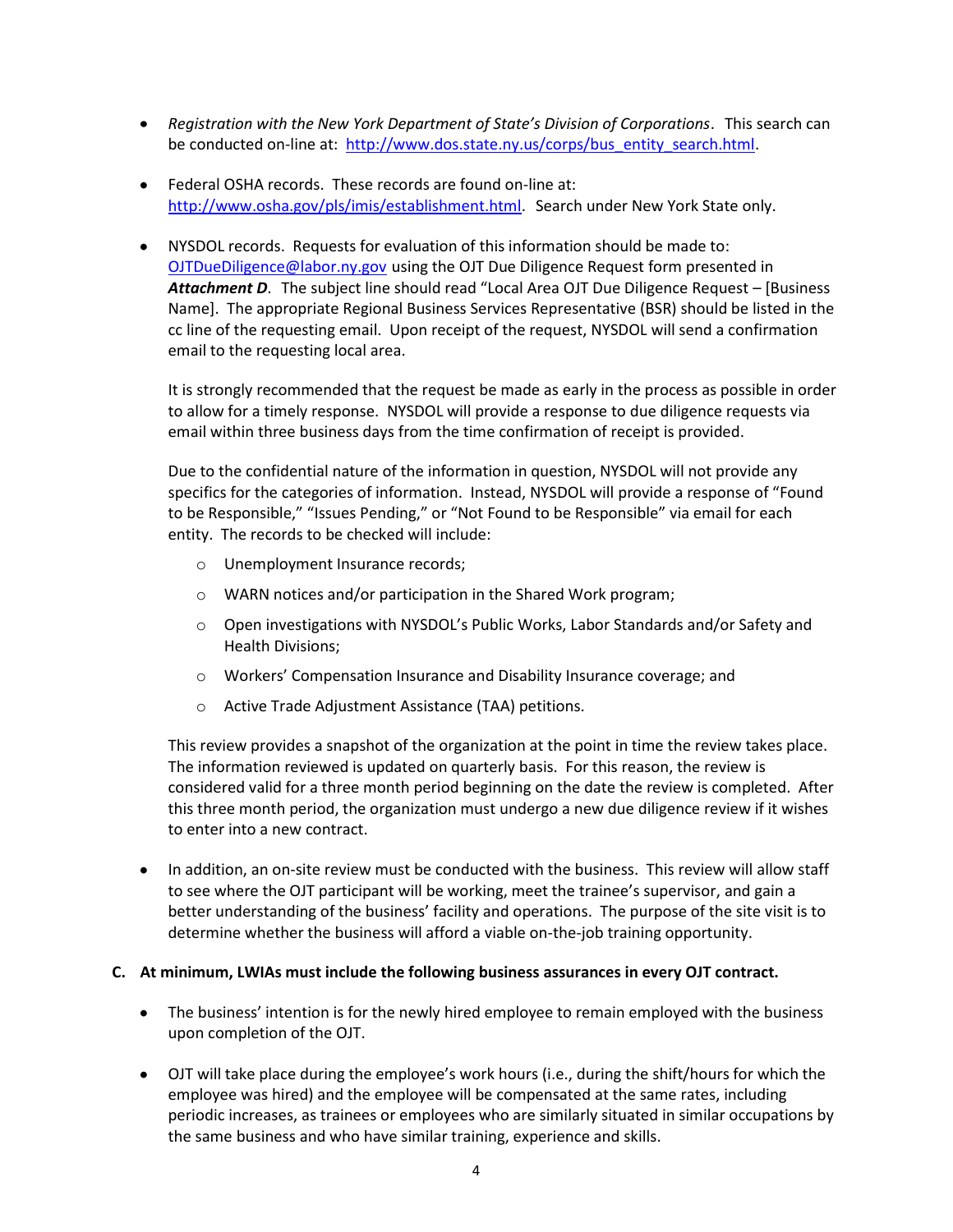- No currently employed workers will be displaced by any OJT trainee(s), including a partial displacement such as a reduction in the hours, wages, or employment benefits.
- The OJT contract does not infringe in any way upon the promotional opportunities of current employees not involved in OJT.
- Funds provided to the business to reimburse the costs associated with OJT may not be used to assist, promote or deter union organizing.
- The business will comply with all applicable employment-related federal, state and local laws and regulations.
- The training activity will not impair an existing contract for services or collective bargaining agreement, and/or no activity that would be inconsistent with the terms of a collective bargaining agreement shall be undertaken without the written concurrence of the labor organization and the business.
- No member of the OJT employee's immediate family will directly supervise the OJT employee, nor will the trainee supervise an immediate family member. For the purpose of this contract, immediate family is defined as spouse, children, parents, grandparents, grandchildren, brothers, sisters or persons bearing the same relationship to the OJT employee's spouse.
- OJT trainee(s) will not be:
	- $\circ$  employed to carry out the construction, operation or maintenance of any part of a facility that is used or to be used for sectarian instruction or as a place for religious worship, or
	- o required to participate in political activities.
- The business agrees to adhere to the LWIB's grievance process if a complaint arises in connection with the OJT employee and the training.
- The LWIB, NYSDOL, or United States Department of Labor may inspect and monitor any records or activities pertaining to the OJT contract at any time during normal business hours, and as often as deemed necessary. Such inspection shall be made to determine whether the business is in compliance with the terms and provisions of this contract and the OJT participant is making sufficient progress.

In addition, the OJT contract should incorporate the traditional federal certifications required for WIA funding (debarment, anti-lobbying, drug-free workplace and nondiscrimination) by reference. Federal certifications are presented in *Attachment E*.

### **BACKGROUND**

Current economic conditions make OJT a desirable solution for both businesses and jobseekers. For businesses, OJT helps accelerate hiring by offsetting the costs of training a new employee. For jobseekers, OJT provides an opportunity to earn income while learning skills desired in the current labor market.